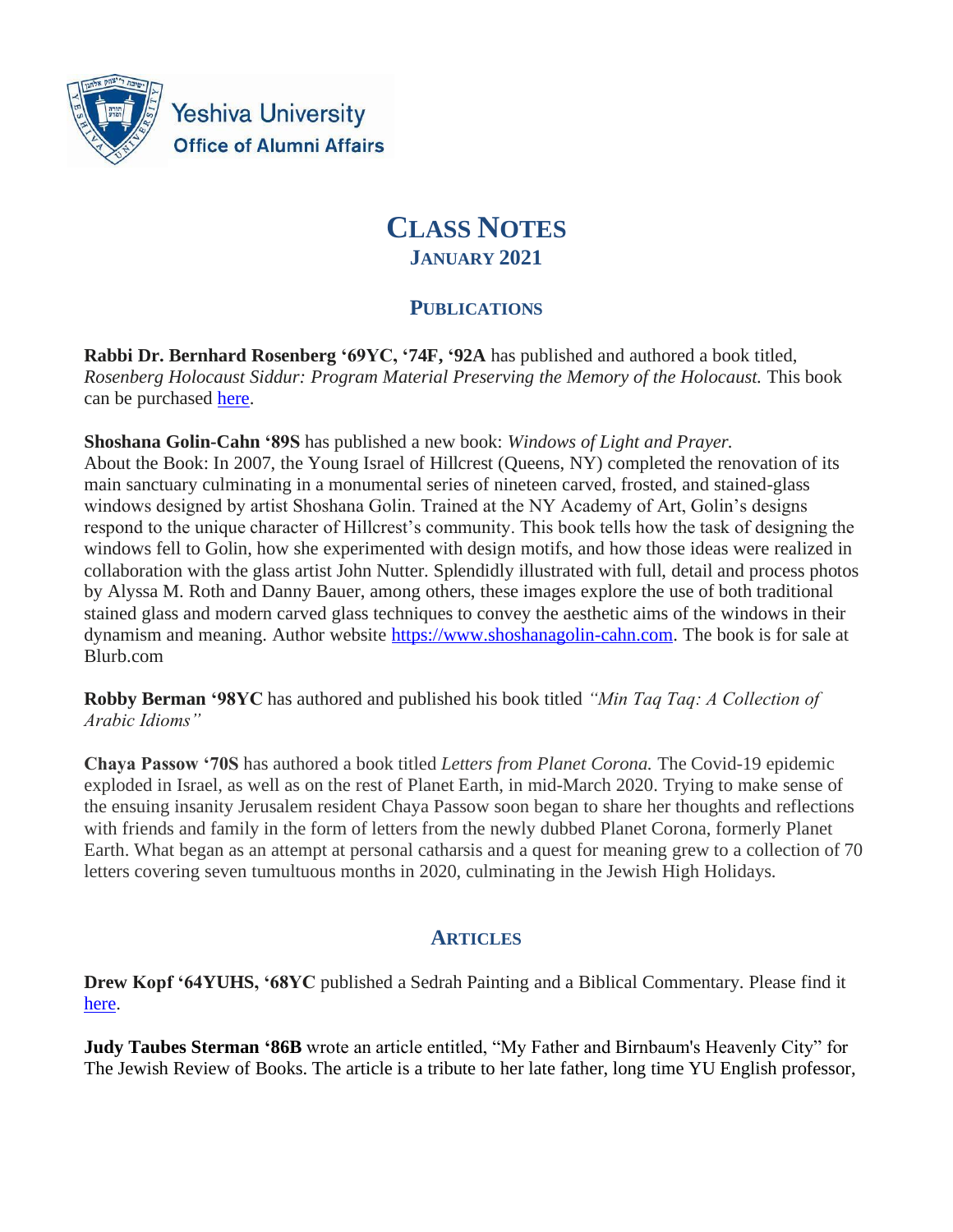Leo Taubes, and the poet/painter, Uriel Birnbaum, whose works he was translating. The article can be found [here.](https://jewishreviewofbooks.com/articles/9589/my-father-and-birnbaums-heavenly-city/)

**Rabbi Dr. Stu Halpern '10BR '13A** Senior Advisor to the Provost, published an article in [Newsweek](https://www.newsweek.com/reading-esther-todays-america-opinion-1561938) titled "*Reading Esther in Today's America".* Halpern also edited *[Esther in America](https://www.amazon.com/Esther-America-Stuart-Halpern/dp/1592645615/ref=sr_1_1?dchild=1&keywords=esther+in+america&qid=1611074306&sr=8-1)* (Maggid Books), which is now available (complete with the text of the megillah itself). Featuring over 25 contributions from leading historians, rabbis and writers, it is the first full-length treatment of the book of Esther's impact on the political and social history of the United States.

### **AWARDS**

Congratulations to **Carrie Darsky '02W and Rabbi Yoni Fein '12YC, '14A** who have been chosen to be part of the next class of Wexner Field Fellows. The Wexner Field Fellowship was created in 2013 in partnership with the Jim Joseph Foundation to focus on developing promising Jewish professionals' leadership skills while enveloping them in a rich network of Jewish colleagues. Wexner Field Fellows engage in a diverse, cohort-based leadership learning program. Fellows are selected based on their past accomplishments, current motivation and engagement, and exceptional attributes they will contribute to the cohort of 15 diverse Jewish professionals of which they will be a part. Class 5 will start the program virtually and ultimately come together through in-person intensive institutes where they will be exposed to Jewish educational and professional growth opportunities, while addressing their unique needs of career and personal progress.

#### **CELEBRATIONS**

Mazel Tov to **Phil Schiffman '79YC** and **Miriam Maltz Schiffman '80S** on the engagement of their son Avi to Malory Shain, daughter of Brent and Jodie Shain.

**Cantor Simeon Vogel '74YC** and Diane Vogel announce the marriage of their son to Tzvi to Avital Horowitz of Chicago and Israel.

#### **MILESTONES**

Effective this summer, **Ephi Strazynski '07SB, '16W** will become the Executive Director at Yeshiva Har Torah, Queens NY.

## **IN-MEMORIAM**

**Abraham Sodden '56YC**. Abraham Sodden played for the Yeshiva University Maccabees from 1952- 1956 and ranked number 16 on the all time scoring charts for the macs. He was captain in the 1955-1956 season and was named College Division All-American. He was inducted into the Yeshiva University Athletics Hall of Fame in 2017.